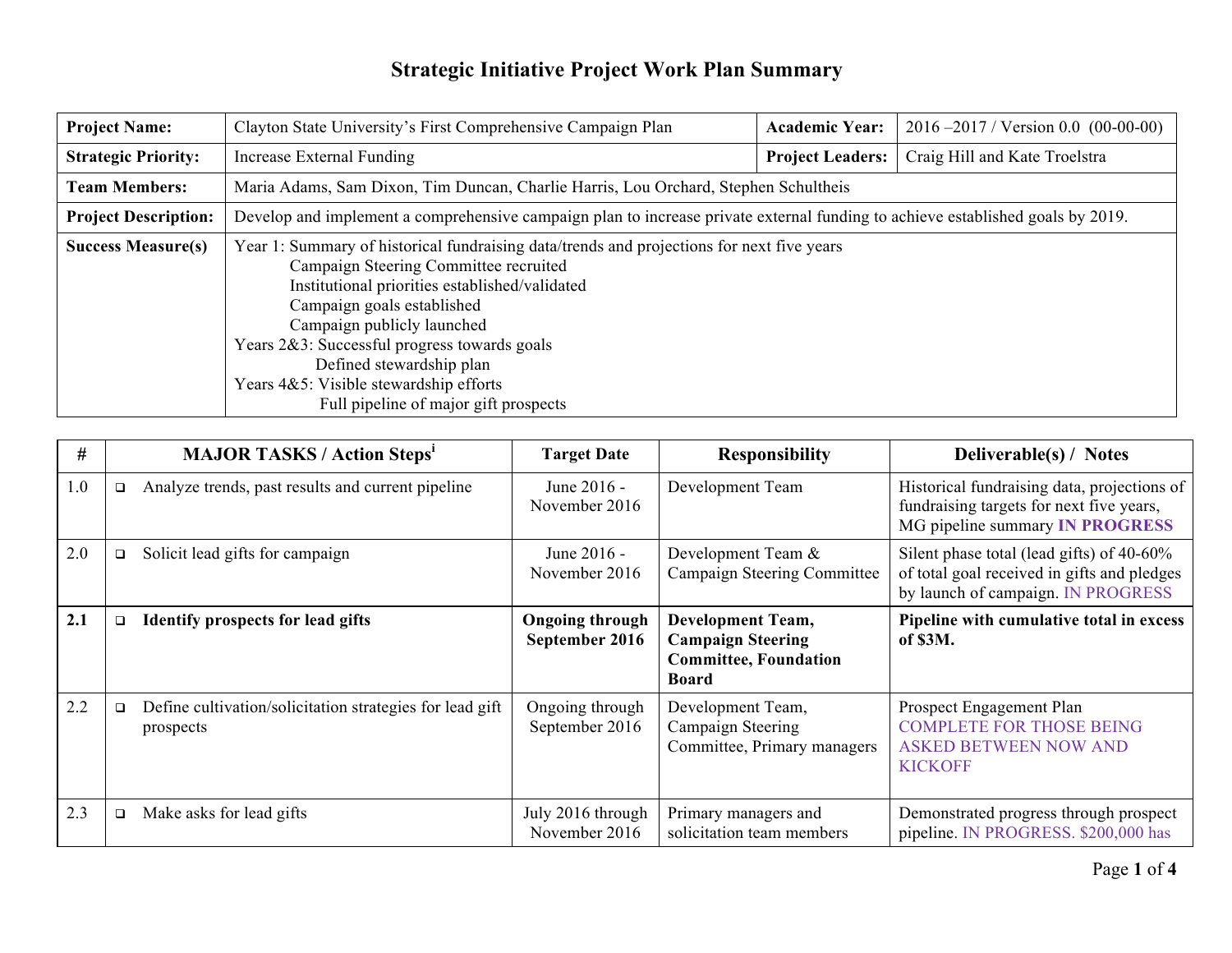| #   |        | <b>MAJOR TASKS / Action Steps'</b>                                                                                                            | <b>Target Date</b>                  | <b>Responsibility</b>                                                             | Deliverable(s) / Notes                                                                                                                                       |
|-----|--------|-----------------------------------------------------------------------------------------------------------------------------------------------|-------------------------------------|-----------------------------------------------------------------------------------|--------------------------------------------------------------------------------------------------------------------------------------------------------------|
|     |        |                                                                                                                                               |                                     |                                                                                   | been raised for scholarships this<br>summer/fall with another \$300,000 in the<br>pipeline between now and February.                                         |
| 2.4 | $\Box$ | Close lead gifts                                                                                                                              | July 2016 through<br>November 2016  | Primary managers and<br>solicitation team members                                 | Pledges booked. IN PROGRESS                                                                                                                                  |
| 3.0 | $\Box$ | Recruit and train campaign volunteers                                                                                                         | September 2016 -<br>November 2016   | <b>Development Team and</b><br><b>Campaign Chair</b>                              | Recruit campaign steering committee<br>comprised of 7-12 engaged volunteers<br>who have already made a MG<br>commitment to the campaign.                     |
| 3.1 | $\Box$ | Identify prospective steering committee members                                                                                               | July 15, 2016                       | Development Team,<br>Campaign Chair, President,<br>Development Committee<br>Chair | Identified pool of 15-20 potential<br>steering committee members who have<br>made or will make significant<br>commitment to the campaign.<br><b>COMPLETE</b> |
| 3.2 | $\Box$ | Finalize job description for campaign volunteers                                                                                              | July 15, 2016                       | Development Team and<br>Campaign Chair                                            | <b>Job Description. COMPLETE</b>                                                                                                                             |
| 3.3 | $\Box$ | Recruit campaign steering committee members                                                                                                   | July 2016 -<br>November 2016        | VPUA, President, Campaign<br>Chair, Development<br>Committee Chair                | Campaign Steering Committee of 7-10<br>members. IN PROGRESS                                                                                                  |
| 3.4 | $\Box$ | Hold first meeting of steering committee                                                                                                      | October or<br>November 2016         | VPUA and Campaign Chair                                                           | Meeting date and agenda set. PUSHED<br><b>BACK TO JANUARY</b>                                                                                                |
| 4.0 | $\Box$ | Gather internal stakeholder input regarding<br>institutional needs/priorities utilizing final<br>strategic plan as a framework for discussion | <b>October 2016 -</b><br>March 2017 | <b>Development Team</b>                                                           | <b>Establish priority needs of the</b><br>institution as a whole                                                                                             |
| 4.1 | $\Box$ | Identify general institutional priorities                                                                                                     | October 2016                        | Development Team                                                                  | Listing of 5-7 focus areas. PUSHED<br><b>BACK DUE TO COMPLETION OF</b><br><b>STRATEGIC PLAN</b>                                                              |
| 4.2 | $\Box$ | Hold internal stakeholder meetings                                                                                                            | October $2016 -$<br>February 2016   | Development Team,<br>Academic Affairs, Student<br>Affairs                         | Reports of prioritized focus areas by<br>department/area. WILL BEGIN IN<br><b>JANUARY</b>                                                                    |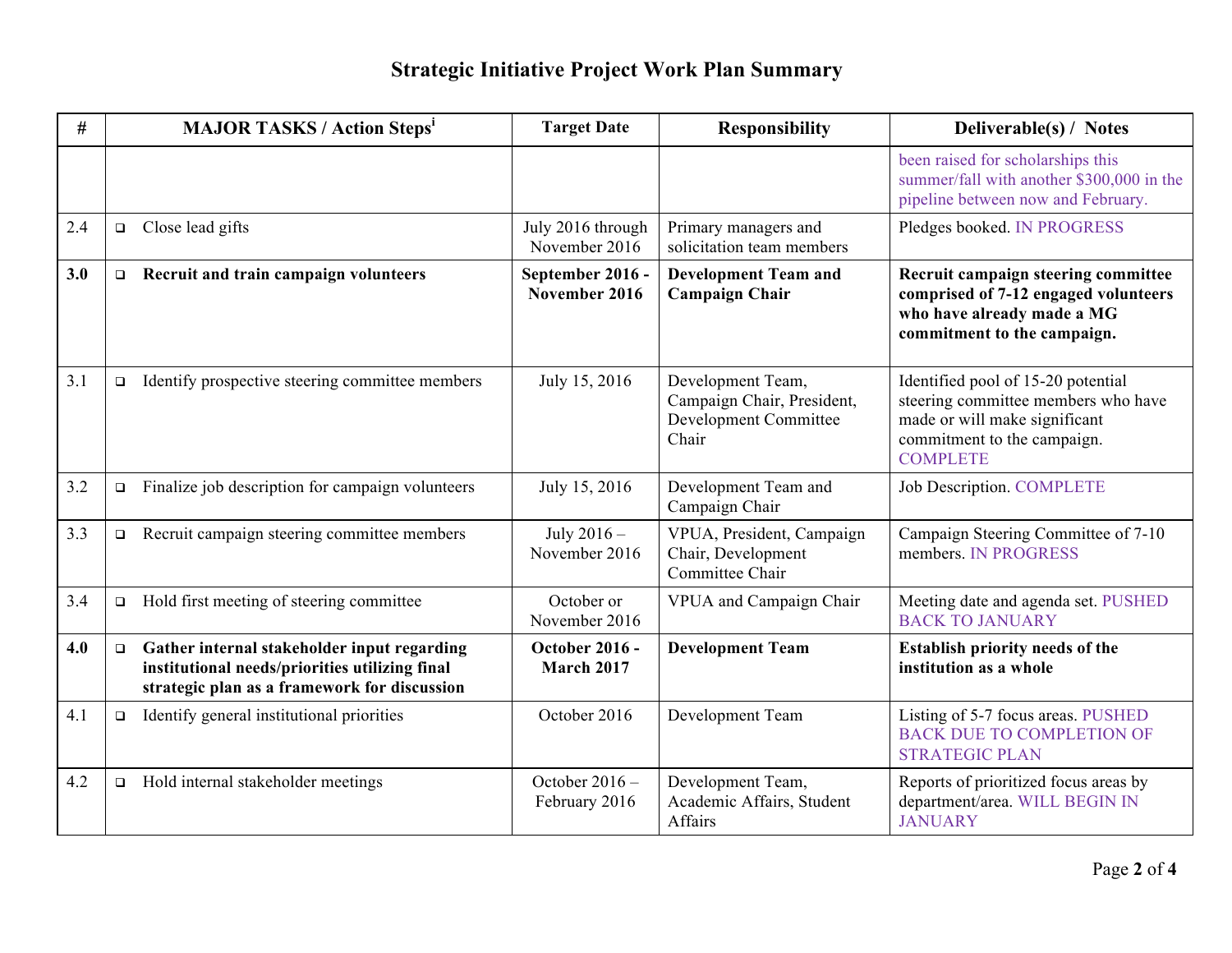| #   |        | <b>MAJOR TASKS / Action Steps<sup>1</sup></b>                                                                   | <b>Target Date</b>                     | <b>Responsibility</b>                                                                    | Deliverable(s) / Notes                                                                                                                                    |
|-----|--------|-----------------------------------------------------------------------------------------------------------------|----------------------------------------|------------------------------------------------------------------------------------------|-----------------------------------------------------------------------------------------------------------------------------------------------------------|
| 4.3 | $\Box$ | Compile/analyze/validate results                                                                                | February 2016                          | Development Team and<br>President                                                        | Executive report to present to Campaign<br>Steering Committee, Foundation Board,<br>and Cabinet                                                           |
| 4.4 | $\Box$ | Integrate into case statement                                                                                   | February 2016                          | Development Team                                                                         | Case Statement document for donors.                                                                                                                       |
| 5.0 | $\Box$ | Set goals and benchmarks                                                                                        | December 2016                          | <b>Campaign Steering</b><br><b>Committee, Foundation</b><br>Board, & Development<br>Team | Set Overall Goal, Annual Fund Goal,<br><b>Planned Gift Goal, Alumni</b><br><b>Participation Goal</b>                                                      |
| 5.1 | $\Box$ | Using projections developed earlier, recommend<br>goal and framework for gift counting to Steering<br>Committee | November 2016                          | Development Team &<br>President                                                          | Overall goal, AF goal, PG goal, Alumni<br>participation goal set for campaign;<br>Framework for counting gifts. PUSHED<br><b>BACK TO JANUARY/FEBRUARY</b> |
| 5.2 | $\Box$ | Work with Marketing and Communications to<br>develop a campaign communications plan                             | November 2016                          | Development Team &<br>MarComm Team                                                       | Plan for campaign communications<br>WILL BE COMPLETE IN DECEMBER                                                                                          |
| 5.2 | $\Box$ | Present goal to Foundation Board for Approval                                                                   | December 2016                          | VPUA, Campaign Steering<br>Committee, Development<br>Committee                           | Accepted goal for campaign.<br><b>SPECIAL MEETING TO BE CALLED</b><br><b>IN FEBRUARY</b>                                                                  |
| 6.0 | $\Box$ | Launch campaign                                                                                                 | Spring 2017                            | <b>Campaign Steering</b><br><b>Committee, Foundation</b><br>Board, & Development<br>Team | <b>Video</b>                                                                                                                                              |
| 7.0 | $\Box$ | Update University community on milestones and<br>progress of campaign                                           | <b>Ongoing Spring</b><br>$2017 - 2019$ | Development Team &<br>MarComm Team                                                       |                                                                                                                                                           |
| 8.0 |        | Solicit major gifts                                                                                             |                                        |                                                                                          |                                                                                                                                                           |
| 8.1 | $\Box$ | Identify prospects for major gifts                                                                              | Ongoing through<br>September 2016      | Development Team,<br>Campaign Steering<br>Committee, Foundation Board                    | Pipeline with cumulative total in excess<br>of overall goal.                                                                                              |
| 8.2 | $\Box$ | Define cultivation/solicitation strategies for major<br>gift prospects                                          | Ongoing through<br>September 2016      | Development Team,<br>Campaign Steering<br>Committee, Primary managers                    | Prospect Engagement Plan                                                                                                                                  |